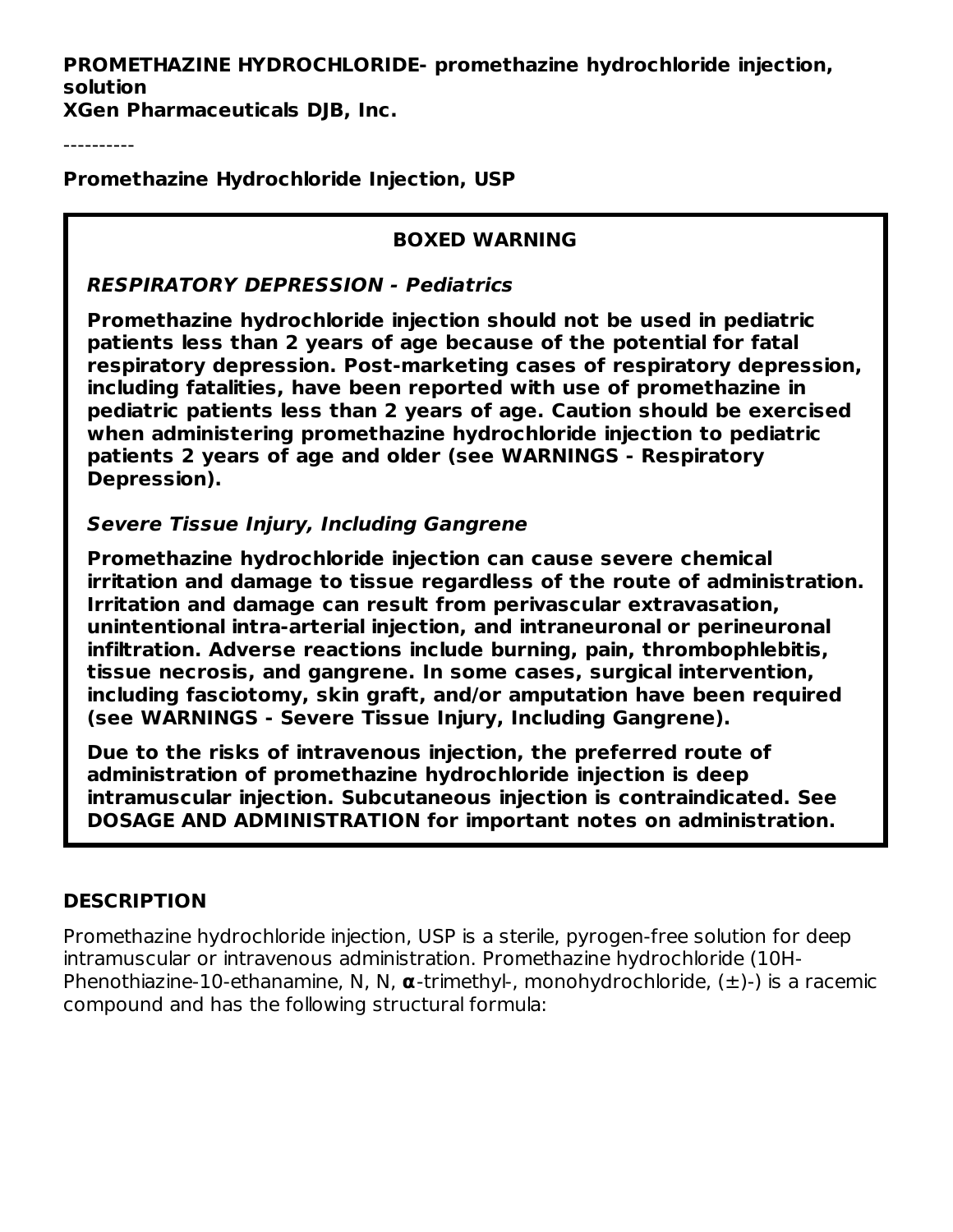

 $C_{17}H_{20}N_2S.HCl$ 

 $MW = 320.88$ 

**image**

Each mL contains promethazine hydrochloride, either 25 mg or 50 mg, edetate disodium 0.1 mg, calcium chloride 0.04 mg, sodium metabisulfite 0.25 mg and phenol 5 mg in Water for Injection, USP. pH 4.0 to 5.5; buffered with acetic acid-sodium acetate.

Promethazine hydrochloride injection, USP is a clear, colorless solution. The product is light sensitive. It should be inspected before use and discarded if either color or particulate is observed.

# **CLINICAL PHARMACOLOGY**

Promethazine hydrochloride is a phenothiazine derivative which possesses antihistaminic, sedative, antimotion-sickness, antiemetic, and anticholinergic effects. Promethazine is a competitive H1 receptor antagonist, but does not block the release of histamine. Structural differences from the neuroleptic phenothiazines result in its relative lack (1/10 that of chlorpromazine) of dopamine antagonist properties. Clinical effects are generally apparent within 5 minutes of an intravenous injection and within 20 minutes of an intramuscular injection. Duration of action is four to six hours, although effects may persist up to 12 hours. Promethazine hydrochloride is metabolized in the liver, with the sulfoxides of promethazine and N-desmethylpromethazine being the predominant metabolites appearing in the urine. Following intravenous administration in healthy volunteers, the plasma half-life for promethazine has been reported to range from 9 to 16 hours. The mean plasma half-life for promethazine after intramuscular administration in healthy volunteers has been reported to be  $9.8 \pm 3.4$  hours.

## **INDICATIONS AND USAGE**

Promethazine hydrochloride injection is indicated for the following conditions:

1. Amelioration of allergic reactions to blood or plasma.

2. In anaphylaxis as an adjunct to epinephrine and other standard measures after the acute symptoms have been controlled.

3. For other uncomplicated allergic conditions of the immediate type when oral therapy is impossible or contraindicated.

4. For sedation and relief of apprehension and to produce light sleep from which the patient can be easily aroused.

5. Active treatment of motion sickness.

6. Prevention and control of nausea and vomiting associated with certain types of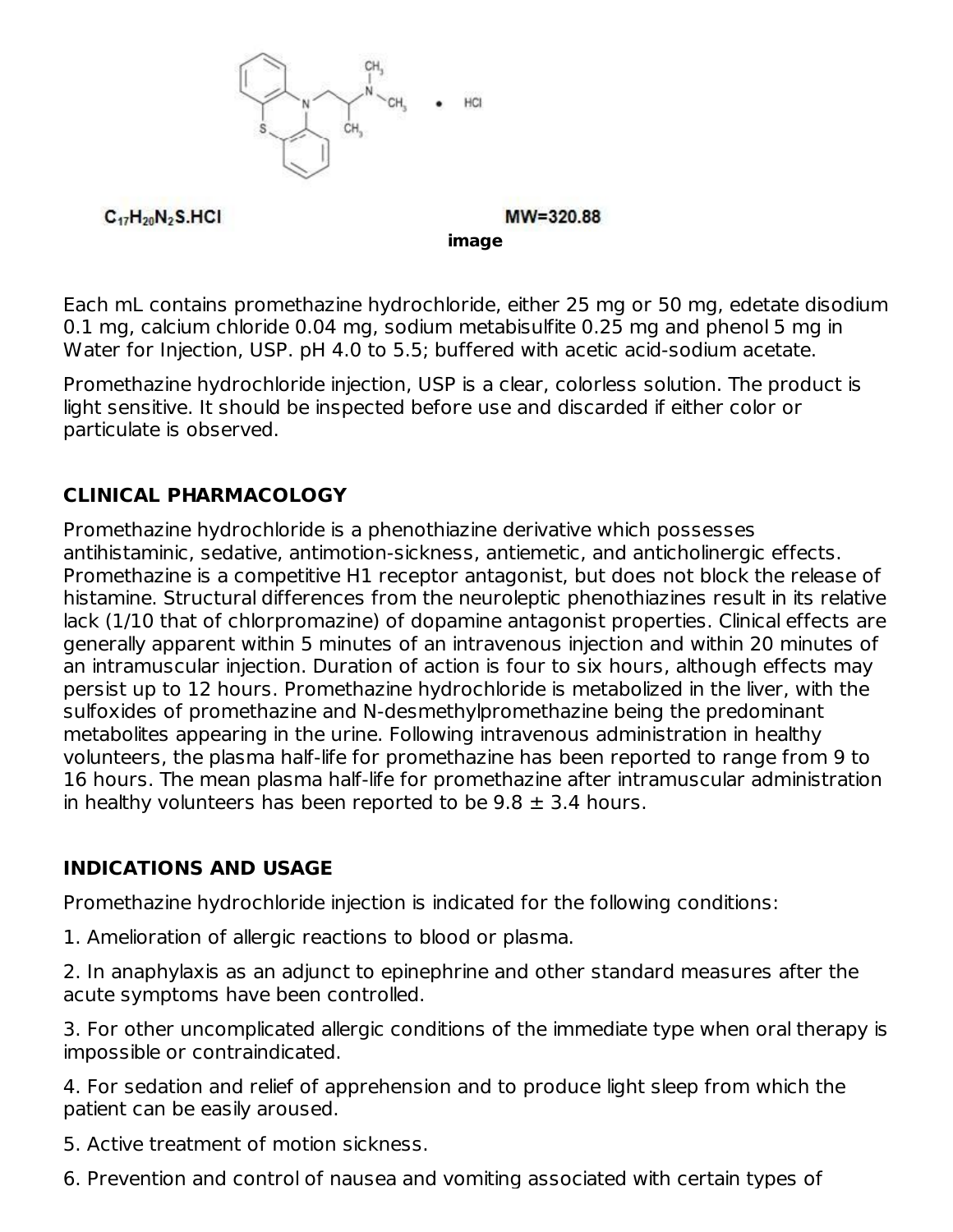anesthesia and surgery.

7. As an adjunct to analgesics for the control of postoperative pain.

8. Preoperative, postoperative, and obstetric (during labor) sedation.

9. Intravenously in special surgical situations, such as repeated bronchoscopy, ophthalmic surgery, and poor-risk patients, with reduced amounts of meperidine or other narcotic analgesic as an adjunct to anesthesia and analgesia.

6. Prevention and control of nausea and vomiting associated with certain types of

# **CONTRAINDICATIONS**

# **Children Less Than 2 Years of Age**

Promethazine hydrochloride injection is contraindicated for use in pediatric patients less than two years of age due to the risk of respiratory depression (see **WARNINGS - Respiratory Depression**).

# **Comatose State**

Promethazine hydrochloride injection is contraindicated in comatose states.

# **Intra-Arterial Injection**

Under no circumstances should promethazine hydrochloride injection be given by intra arterial injection due to the likelihood of severe arteriospasm and the possibility of resultant gangrene (see **WARNINGS - Severe Tissue Injury, Including Gangrene**).

## **Subcutaneous Injection**

Promethazine hydrochloride injection should not be given by the subcutaneous route because evidence of chemical irritation has been noted, and necrotic lesions have resulted following subcutaneous injection. The preferred parenteral route of administration is by deep intramuscular injection.

## **Idiosyncratic Reaction or Hypersensitivity**

Promethazine hydrochloride injection is contraindicated in patients who have demonstrated an idiosyncratic reaction or hypersensitivity to promethazine or other phenothiazines.

# **WARNINGS**

## **Respiratory Depression**

### Pediatrics

**Promethazine hydrochloride injection should not be used in pediatric patients less than 2 years of age because of the potential for fatal respiratory depression. Post marketing cases of respiratory depression, including fatalities, have been reported with use of promethazine in pediatric patients less than 2 years of age. A wide range of weight-based doses of promethazine hydrochloride injection have resulted in respiratory depression**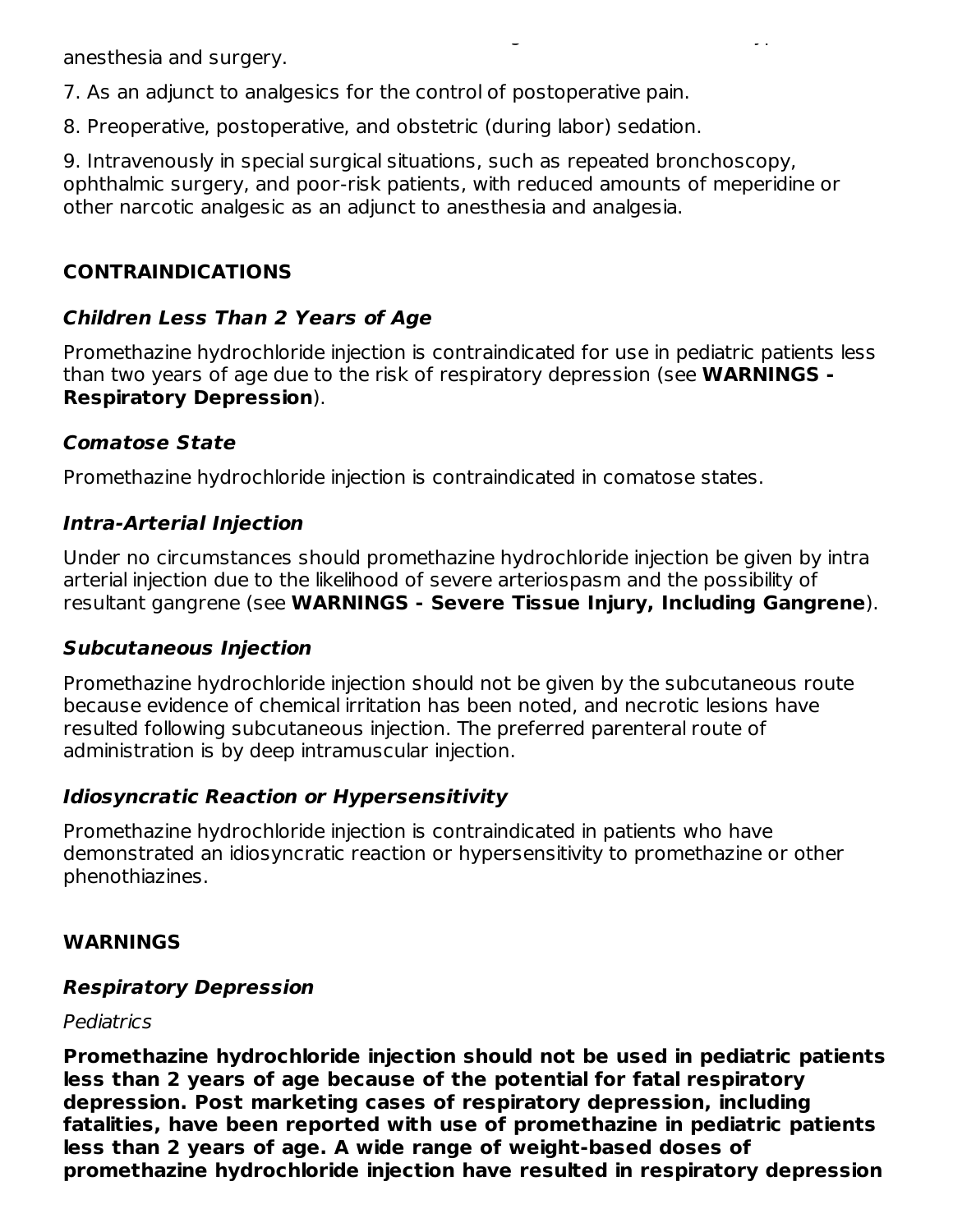**in these patients.**

**Caution should be exercised when administering promethazine hydrochloride injection to pediatric patients 2 years of age and older. It is recommended that the lowest effective dose of promethazine hydrochloride injection be used in pediatric patients 2 years of age and older. Avoid concomitant administration of other drugs with respiratory depressant effects because of an association with respiratory depression, and sometimes death, in pediatric patients.**

### **Other**

Because of the risk of potentially fatal respiratory depression, use of promethazine hydrochloride injection in patients with compromised respiratory function or patients at risk for respiratory failure (e.g. COPD, sleep apnea) should be avoided.

## **Severe Tissue Injury, Including Gangrene**

**Promethazine hydrochloride injection can cause severe chemical irritation and damage to tissues, regardless of the route of administration. Irritation and damage can result from perivascular extravasation, unintentional intraarterial injection, and intraneuronal or perineuronal infiltration. Adverse event reports include burning, pain, erythema, swelling, sensory loss, palsies, paralysis, severe spasm of distal vessels, thrombophlebitis, venous thrombosis, phlebitis, abscesses, tissue necrosis, and gangrene. In some cases, surgical intervention, including fasciotomy, skin graft, and/or amputation have been required.**

**Because of the risks of intravenous injection, the preferred route of administration of promethazine hydrochloride injection is deep intramuscular injection (see DOSAGE AND ADMINISTRATION). Subcutaneous injection is contraindicated. Due to close proximity of arteries and veins in the areas most commonly used for intravenous injection, extreme care should be exercised to avoid perivascular extravasation or unintentional intra-arterial injection as pain, severe chemical irritation, severe spasm of distal vessels, and resultant gangrene requiring amputation are likely under such circumstances. Aspiration of dark blood does not preclude intra-arterial needle placement because blood is discolored upon contact with promethazine hydrochloride injection. Use of syringes with rigid plungers or small-bore needles might obscure typical arterial backflow if this is relied upon alone.**

**In the event that a patient complains of pain during intravenous injection of promethazine hydrochloride injection, the injection should be stopped immediately to evaluate for possible arterial injection or perivascular extravasation.**

**There is no proven successful management of unintentional intra-arterial injection or perivascular extravasation after it occurs. Sympathetic block and heparinization have been employed during the acute management of unintentional intra-arterial injection, because of the results of animal experiments with other known arteriolar irritants.**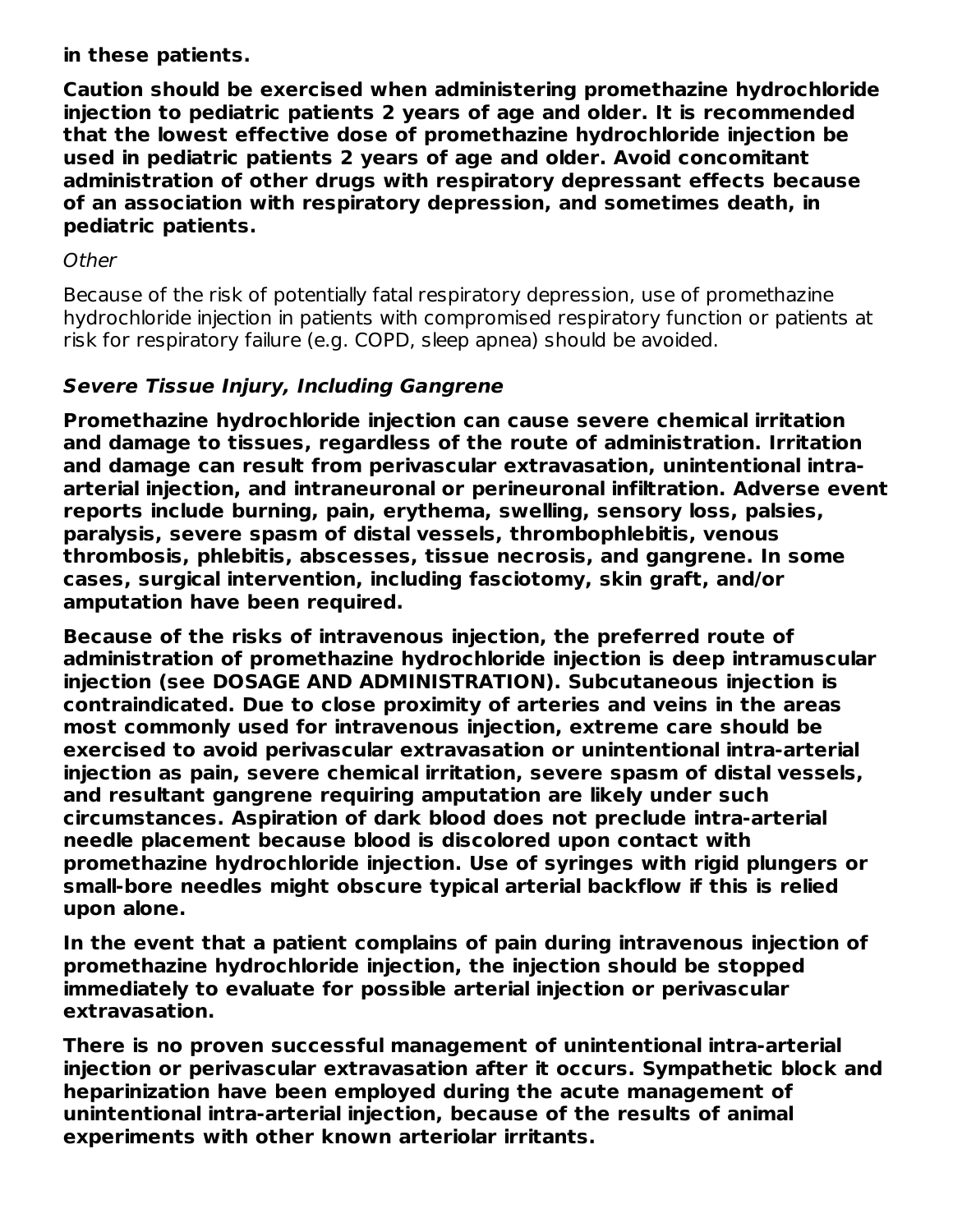## **CNS Depression**

Promethazine hydrochloride injection may impair the mental and/or physical abilities required for the performance of potentially hazardous tasks, such as driving a vehicle or operating machinery.

The impairment may be amplified by concomitant use of other central-nervoussystem depressants such as alcohol, sedative/hypnotics (including barbiturates), general anesthetics, narcotics, narcotic analgesics, tricyclic antidepressants, and tranquilizers; therefore such agents should either be eliminated or given in reduced dosage in the presence of promethazine hydrochloride (see **PRECAUTIONS - Information for Patients and Drug Interactions**).

# **Lower Seizure Threshold**

Promethazine hydrochloride injection may lower seizure threshold and should be used with caution in persons with seizure disorders or in persons who are using concomitant medications, such as narcotics or local anesthetics, which may also affect seizure threshold.

# **Bone-Marrow Depression**

Promethazine hydrochloride injection should be used with caution in patients with bonemarrow depression. Leukopenia and agranulocytosis have been reported, usually when promethazine hydrochloride has been used in association with other known marrowtoxic agents.

# **Neuroleptic Malignant Syndrome**

A potentially fatal symptom complex sometimes referred to as Neuroleptic Malignant Syndrome (NMS) has been reported in association with promethazine hydrochloride alone or in combination with antipsychotic drugs. Clinical manifestations of NMS are hyperpyrexia, muscle rigidity, altered mental status and evidence of autonomic instability (irregular pulse or blood pressure, tachycardia, diaphoresis and cardiac dysrhythmias).

The diagnostic evaluation of patients with this syndrome is complicated. In arriving at a diagnosis, it is important to identify cases where the clinical presentation includes both serious medical illness (e.g., pneumonia, systemic infection, etc.) and untreated or inadequately treated extrapyramidal signs and symptoms (EPS). Other important considerations in the differential diagnosis include central anticholinergic toxicity, heat stroke, drug fever and primary central nervous system (CNS) pathology.

The management of NMS should include 1) immediate discontinuation of promethazine hydrochloride, antipsychotic drugs, if any, and other drugs not essential to concurrent therapy, 2) intensive symptomatic treatment and medical monitoring, and 3) treatment of any concomitant serious medical problems for which specific treatments are available. There is no general agreement about specific pharmacological treatment regimens for uncomplicated NMS. Since recurrences of NMS have been reported with phenothiazines, the reintroduction of promethazine hydrochloride should be carefully considered.

# **Sulfite Sensitivity**

Promethazine hydrochloride injection contains sodium metabisulfite, a sulfite that may cause allergic-type reactions, including anaphylactic symptoms and life-threatening or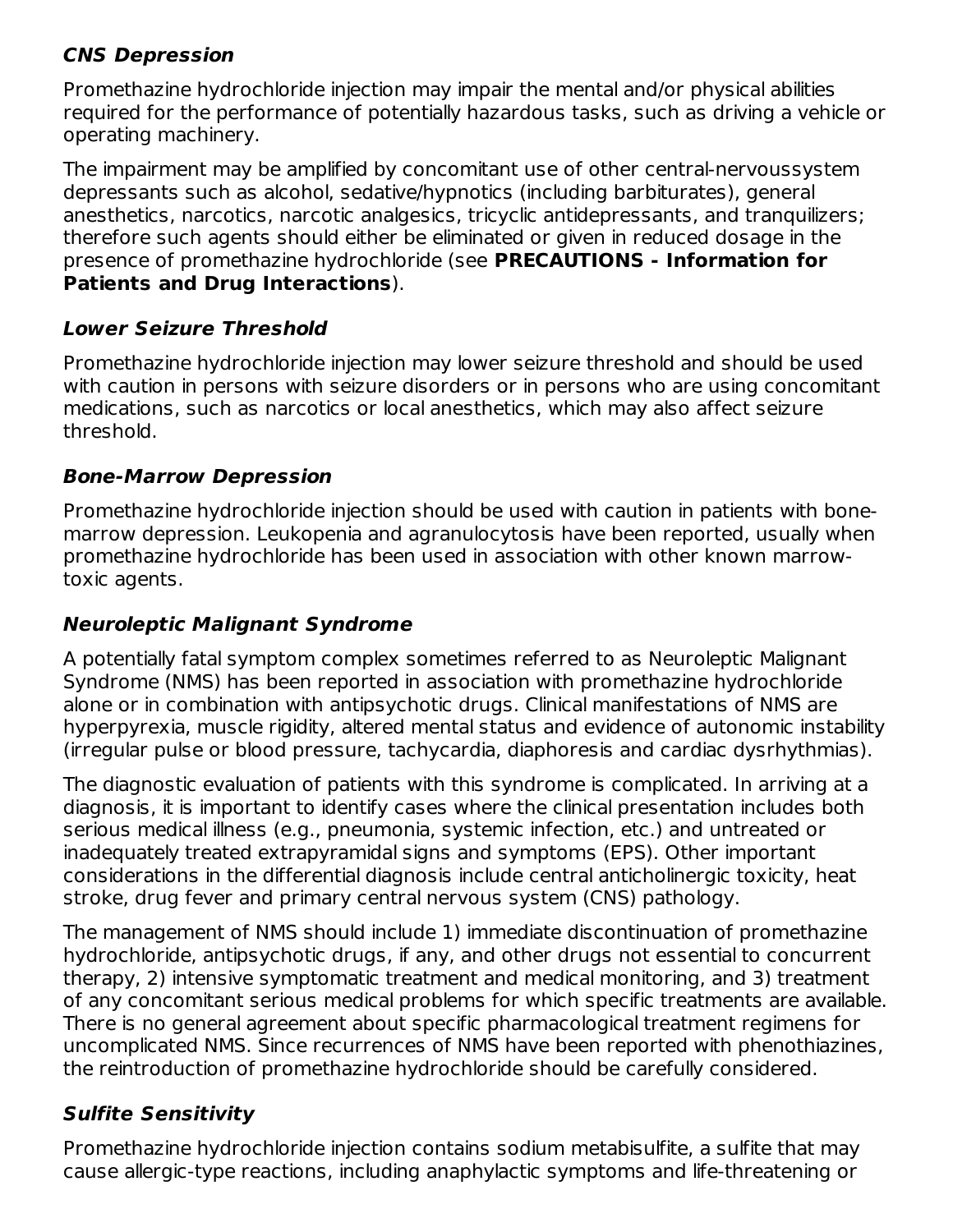less severe asthma episodes, in certain susceptible people. The overall prevalence of sulfite sensitivity in the general population is unknown and probably low. Sulfite sensitivity is seen more frequently in asthmatic than in nonasthmatic people.

## **Visual Inspection**

This product is light sensitive and should be inspected before use and discarded if either color or particulate is observed.

## **Cholestatic Jaundice**

Administration of promethazine has been associated with reported cholestatic jaundice.

# **PRECAUTIONS**

### **General**

Drugs having anticholinergic properties should be used with caution in patients with narrow-angle glaucoma, prostatic hypertrophy, stenosing peptic ulcer, pyloroduodenal obstruction, and bladder-neck obstruction.

Promethazine hydrochloride injection should be used cautiously in persons with cardiovascular disease or impairment of liver function.

### **Information for Patients**

Patients should be advised of the risk of respiratory depression, including potentially fatal respiratory depression in children less than 2 years of age (see **WARNINGS - Respiratory Depression**).

Patients should be advised of the risk of severe tissue injury, including gangrene (see **WARNINGS - Severe Tissue Injury, Including Gangrene**). Patients should be advised to immediately report persistent or worsening pain or burning at the injection site.

Promethazine hydrochloride injection may cause marked drowsiness or impair the mental or physical abilities required for the performance of potentially hazardous tasks, such as driving a vehicle or operating machinery. Pediatric patients should be supervised to avoid potential harm in bike riding or in other hazardous activities. The concomitant use of alcohol, sedative/hypnotics (including barbiturates), general anesthetics, narcotics, narcotic analgesics, tricyclic antidepressants, and tranquilizers may enhance impairment (see **WARNINGS - CNS Depression and PRECAUTIONS - Drug Interactions**).

Patients should be advised to report any involuntary muscle movements (see **ADVERSE REACTIONS - Paradoxical Reactions**).

Patients should be advised to avoid prolonged exposure to the sun (see **ADVERSE REACTIONS - Dermatologic**).

## **Drug Interactions**

CNS Depressants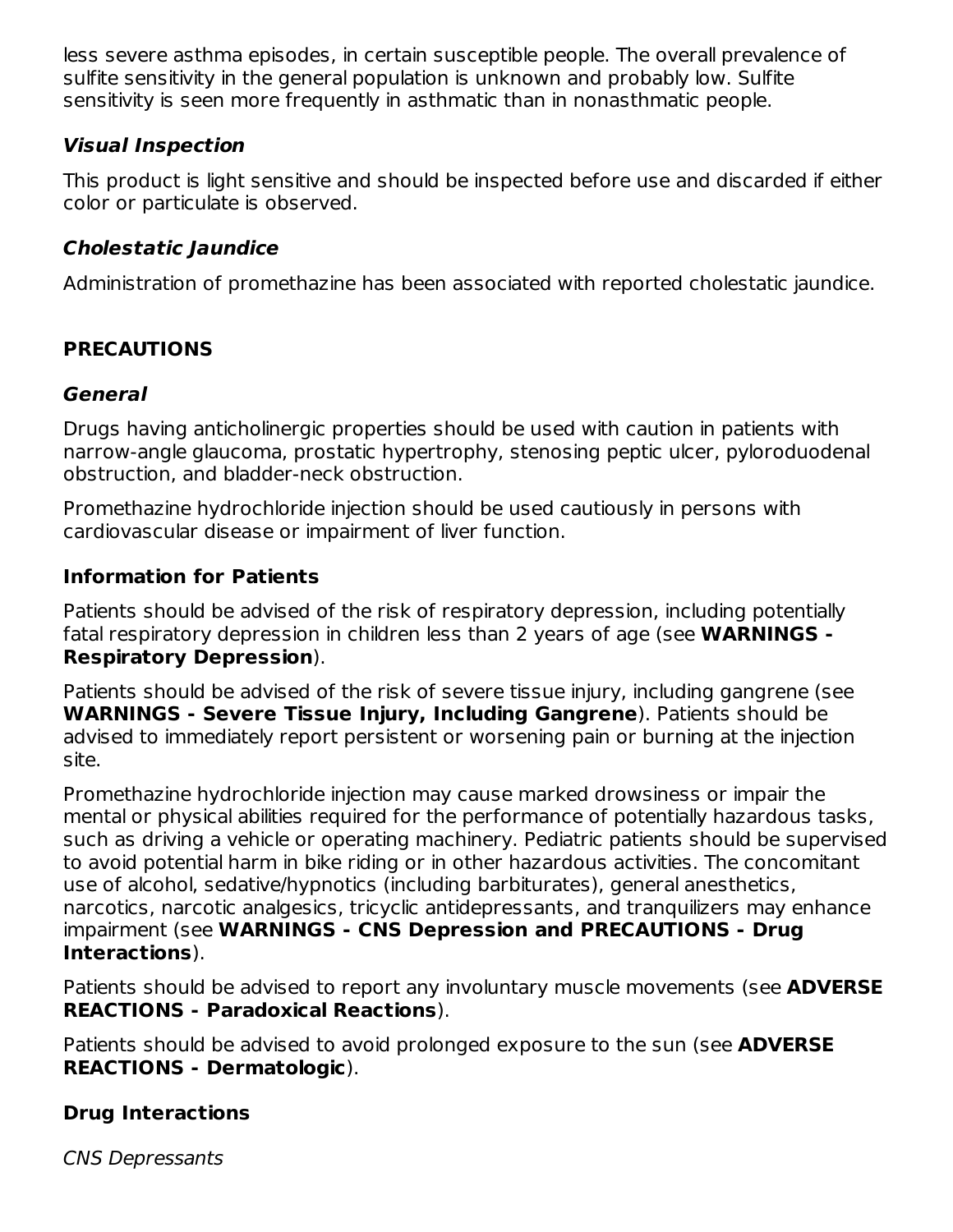Promethazine hydrochloride injection may increase, prolong, or intensify the sedative action of central-nervous-system depressants, such as alcohol, sedative/hypnotics (including barbiturates), general anesthetics, narcotics, narcotic analgesics, tricyclic antidepressants, and tranquilizers; therefore, such agents should be avoided or administered in reduced dosage to patients receiving promethazine hydrochloride. When given concomitantly with promethazine hydrochloride injection, the dose of barbiturates should be reduced by at least one-half, and the dose of narcotics should be reduced by one-quarter to one-half. Dosage must be individualized. Excessive amounts of promethazine hydrochloride injection relative to a narcotic may lead to restlessness and motor hyperactivity in the patient with pain; these symptoms usually disappear with adequate control of the pain.

### **Epinephrine**

Because of the potential for promethazine hydrochloride to reverse epinephrine's vasopressor effect, epinephrine should NOT be used to treat hypotension associated with promethazine hydrochloride injection overdose.

### **Anticholinergics**

Concomitant use of other agents with anticholinergic properties should be undertaken with caution.

### Monoamine Oxidase (MAO) Inhibitors

Drug interactions, including an increased incidence of extrapyramidal effects, have been reported when some MAO Inhibitors and phenothiazines are used concomitantly. This possibility should be considered with promethazine hydrochloride injection.

### **Drug/LaboratoryTest Interactions**

The following laboratory tests may be affected in patients who are receiving therapy with promethazine hydrochloride injection:

### Pregnancy Tests

Diagnostic pregnancy tests based on immunological reactions between HCG and anti-HCG may result in false-negative or false-positive interpretations.

### Glucose Tolerance Test

An increase in blood glucose has been reported in patients receiving promethazine hydrochloride.

### **Carcinogenesis, Mutagenesis and Impairment of Fertility**

Long-term animal studies have not been performed to assess the carcinogenic potential of promethazine hydrochloride injection, nor are there other animal or human data concerning carcinogenicity, mutagenicity, or impairment of fertility. Promethazine hydrochloride injection was nonmutagenic in the Salmonella test system of Ames.

### **Pregnancy**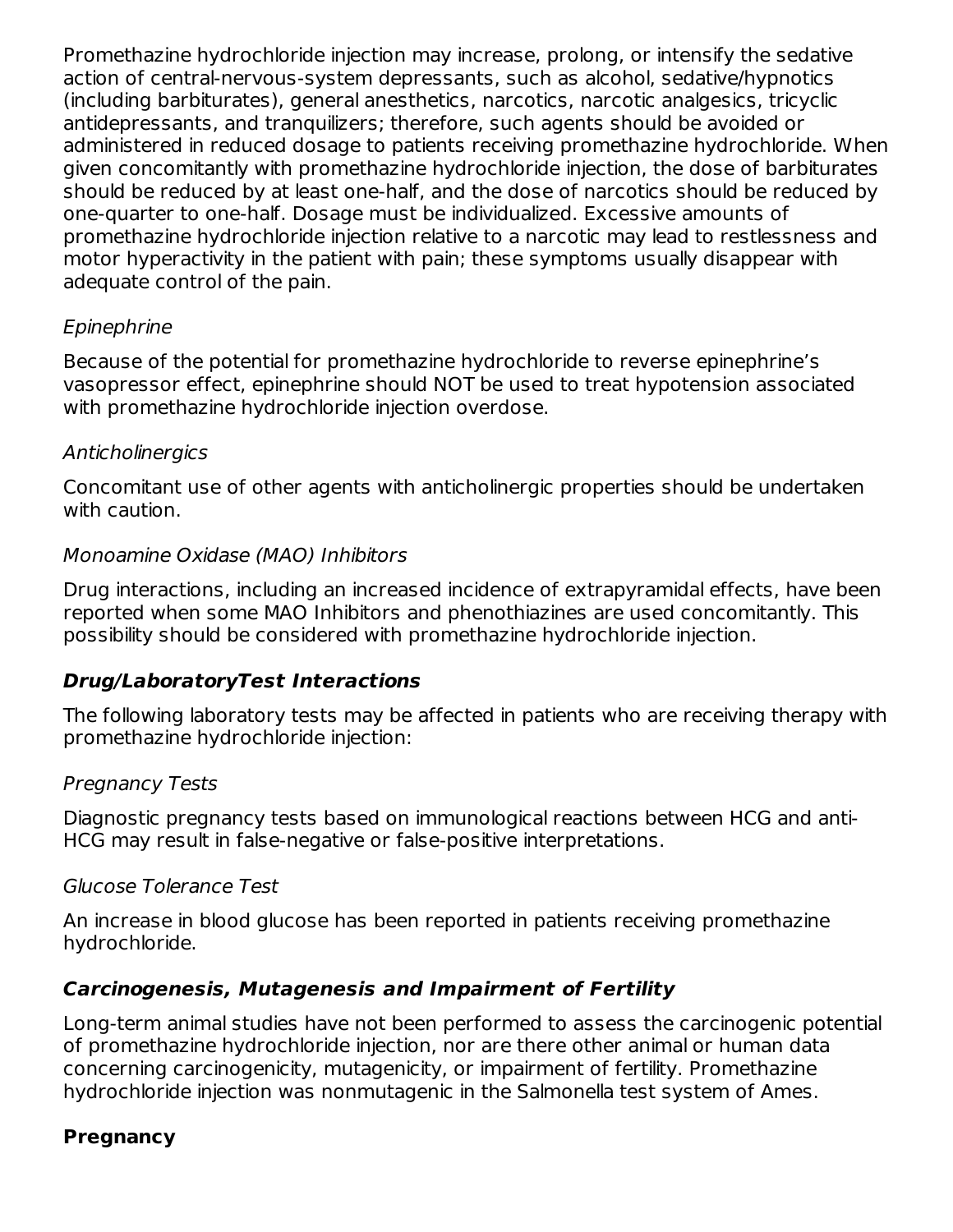## Teratogenic Effects - Pregnancy Category C

Teratogenic effects have not been demonstrated in rat-feeding studies at doses of 6.25 and 12.5 mg/kg (approximately 2.1 and 4.2 times the maximum recommended human daily dose) of promethazine hydrochloride injection. Daily doses of 25 mg/kg intraperitoneally have been found to produce fetal mortality in rats.

There are no adequate and well-controlled studies of promethazine hydrochloride injection in pregnant women. Because animal reproduction studies are not always predictive of human response, promethazine hydrochloride injection should be used during pregnancy only if the potential benefit justifies the potential risk to the fetus.

Adequate studies to determine the action of the drug on parturition, lactation and development of the animal neonate have not been conducted.

### Nonteratogenic Effects

Promethazine hydrochloride injection administered to a pregnant woman within two weeks of delivery may inhibit platelet aggregation in the newborn.

## **Labor and Delivery**

Promethazine hydrochloride injection may be used alone or as an adjunct to narcotic analgesics during labor (see**DOSAGE AND ADMINISTRATION**). Limited data suggest that use of promethazine hydrochloride injection during labor and delivery does not have an appreciable effect on the duration of labor or delivery and does not increase the risk of need for intervention in the newborn. The effect on later growth and development of the newborn is unknown. (See**PREGNANCY: -Nonteratogenic Effects.**)

## **Nursing Mothers**

It is not known whether promethazine hydrochloride injection is excreted in human milk. Because many drugs are excreted in human milk, and because of the potential for serious adverse reactions in nursing infants from promethazine hydrochloride injection, a decision should be made whether to discontinue nursing or to discontinue the drug, taking into account the importance of the drug to the mother.

# **Pediatric Use**

Promethazine hydrochloride injection is contraindicated for use in pediatric patients less than 2 years of age, because of the potential for fatal respiratory depression. Promethazine hydrochloride injection should be used with caution in pediatric patients 2 years of age and older (see **WARNINGS - Respiratory Depression**).

Antiemetics are not recommended for treatment of uncomplicated vomiting in pediatric patients, and their use should be limited to prolonged vomiting of known etiology. The extrapyramidal symptoms which can occur secondary to promethazine hydrochloride injection administration may be confused with the CNS signs of undiagnosed primary disease, e.g. encephalopathy or Reye's syndrome. The use of promethazine hydrochloride injection should be avoided in pediatric patients whose signs and symptoms may suggest Reye's syndrome or other hepatic diseases.

Excessively large dosages of antihistamines, including promethazine hydrochloride injection, in pediatric patients may cause sudden death (see**OVERDOSAGE**).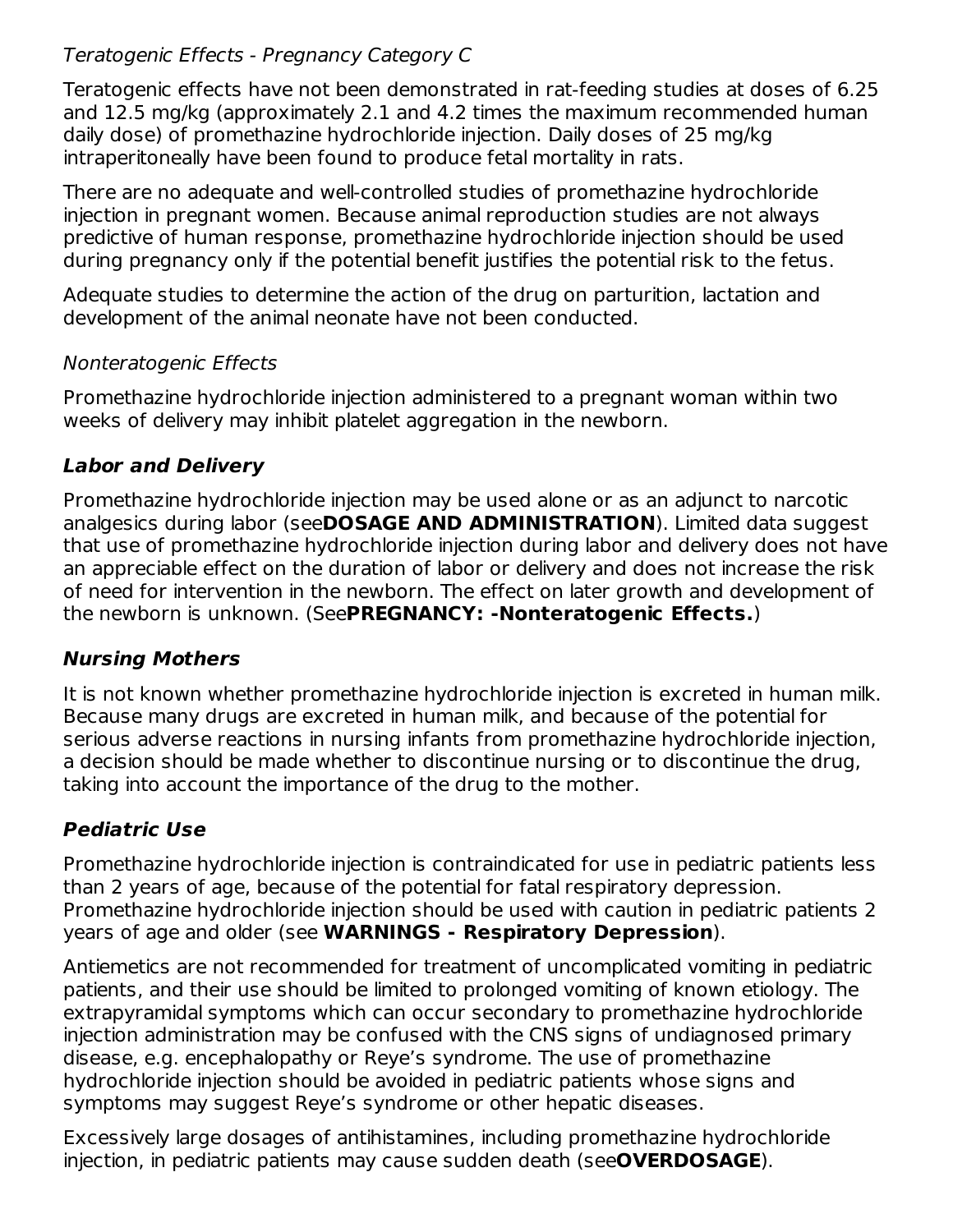Hallucinations and convulsions have occurred with therapeutic doses and overdoses of promethazine hydrochloride injection in pediatric patients. In pediatric patients who are acutely ill associated with dehydration, there is an increased susceptibility to dystonias with the use of promethazine hydrochloride injection.

## **Geriatric Use (patients approximately 60 years or older)**

Since therapeutic requirements for sedative drugs tend to be less in geriatric patients, the dosage should be reduced for these patients.

# **ADVERSE REACTIONS**

## **Respiratory Depression**

Promethazine hydrochloride injection is contraindicated in pediatric patients less than 2 years of age, because of the potential for fatal respiratory depression. Promethazine hydrochloride injection should be used with caution in pediatric patients 2 years of age and older (see **WARNINGS - Respiratory Depression**).

## **Severe Tissue Injury, Including Gangrene**

Promethazine hydrochloride injection can cause severe chemical irritation and damage to tissues, regardless of the route of administration. Irritation and damage can also result from perivascular extravasation, unintentional intra-arterial injection, and intraneuronal or perineuronal infiltration. Adverse reactions include burning, pain, erythema, swelling, sensory loss, palsies, paralysis, severe spasm of distal vessels, thrombophlebitis, venous thrombosis, phlebitis, abscesses, tissue necrosis, and gangrene. In some cases, surgical intervention, including fasciotomy, skin graft, and/or amputation have been required (see **WARNINGS - Severe Tissue Injury, Including Gangrene; and DOSAGE AND ADMINISTRATION**).

### **Central Nervous System**

Drowsiness is the most prominent CNS effect of this drug. Sedation, somnolence, blurred vision, dizziness, confusion, disorientation, and extrapyramidal symptoms such as oculogyric crisis, torticollis, and tongue protrusion; lassitude, tinnitus, incoordination, fatigue, euphoria, nervousness, diplopia, insomnia, tremors, convulsive seizures, excitation, catatonic-like states, hysteria. Hallucinations have also been reported.

## **Cardiovascular**

Increased or decreased blood pressure, tachycardia, bradycardia, faintness.

## **Dermatologic**

Dermatitis, photosensitivity, urticaria.

# **Hematologic**

Leukopenia, thrombocytopenia, thrombocytopenic purpura, agranulocytosis.

## **Gastrointestinal**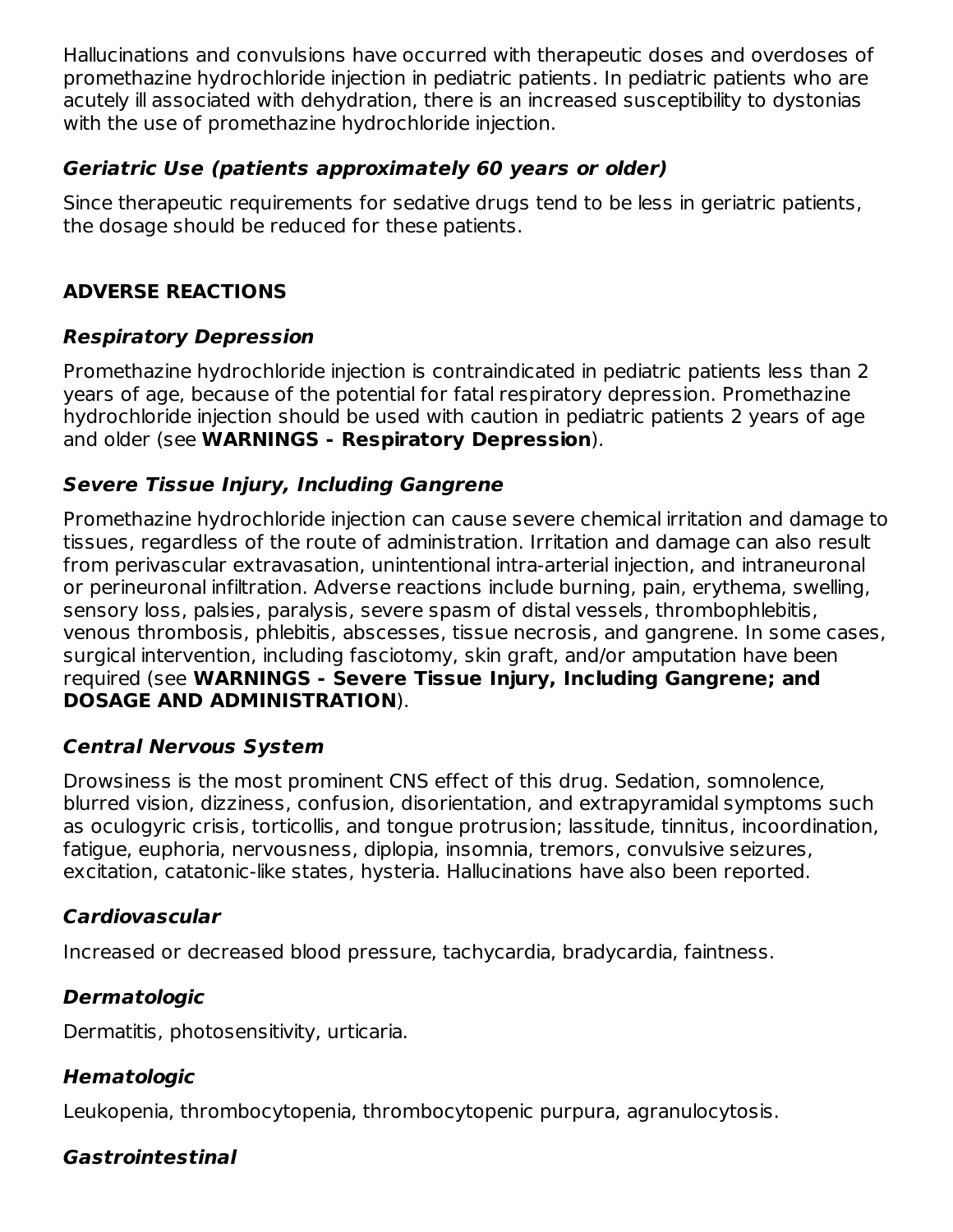Dry mouth, nausea, vomiting, jaundice.

# **Respiratory**

Asthma, nasal stuffiness, respiratory depression (potentially fatal) and apnea (potentially fatal). (See **WARNINGS: Respiratory Depression**.)

# **Other**

Angioneurotic edema. Neuroleptic Malignant Syndrome (potentially fatal) has also been reported. (See **WARNINGS - Neuroleptic Malignant Syndrome.**)

# **Paradoxical Reactions**

Hyperexcitability and abnormal movements have been reported in patients following a single administration of promethazine hydrochloride injection. Consideration should be given to the discontinuation of promethazine hydrochloride injection and to the use of other drugs if these reactions occur. Respiratory depression, nightmares, delirium, and agitated behavior have also been reported in some of these patients.

# **OVERDOSAGE**

Signs and symptoms of overdosage range from mild depression of the central nervous system and cardiovascular system to profound hypotension, respiratory depression, unconsciousness and sudden death. Other reported reactions include hyperreflexia, hypertonia, ataxia, athetosis, and extensor-plantar reflexes (Babinski reflex).

Stimulation may be evident, especially in pediatric patients and geriatric patients. Convulsions may rarely occur. A paradoxical-type reaction has been reported in pediatric patients receiving single doses of 75 mg to 125 mg orally, characterized by hyperexcitability and nightmares.

Atropine-like signs and symptoms dry-mouth; fixed, dilated pupils; flushing; etc., as well as gastrointestinal symptoms, may occur.

# **Treatment**

Treatment of overdosage is essentially symptomatic and supportive. Only in cases of extreme overdosage or individual sensitivity do vital signs, including respiration, pulse, blood pressure, temperature, and EKG, need to be monitored. Attention should be given to the reestablishment of adequate respiratory exchange through provision of a patent airway and institution of assisted or controlled ventilation. Diazepam may be used to control convulsions. Acidosis and electrolyte losses should be corrected. Note that any depressant effects of promethazine hydrochloride injection are not reversed by naloxone.

Avoid analeptics, which may cause convulsions. The treatment of choice for resulting hypotension is administration of intravenous fluids, accompanied by repositioning if indicated. In the event that vasopressors are considered for the management of severe hypotension which does not respond to intravenous fluids and repositioning, the administration of norepinephrine or phenylephrine should be considered. EPINEPHRINE SHOULD NOT BE USED, since its use in a patient with partial adrenergic blockade may further lower the blood pressure. Extrapyramidal reactions may be treated with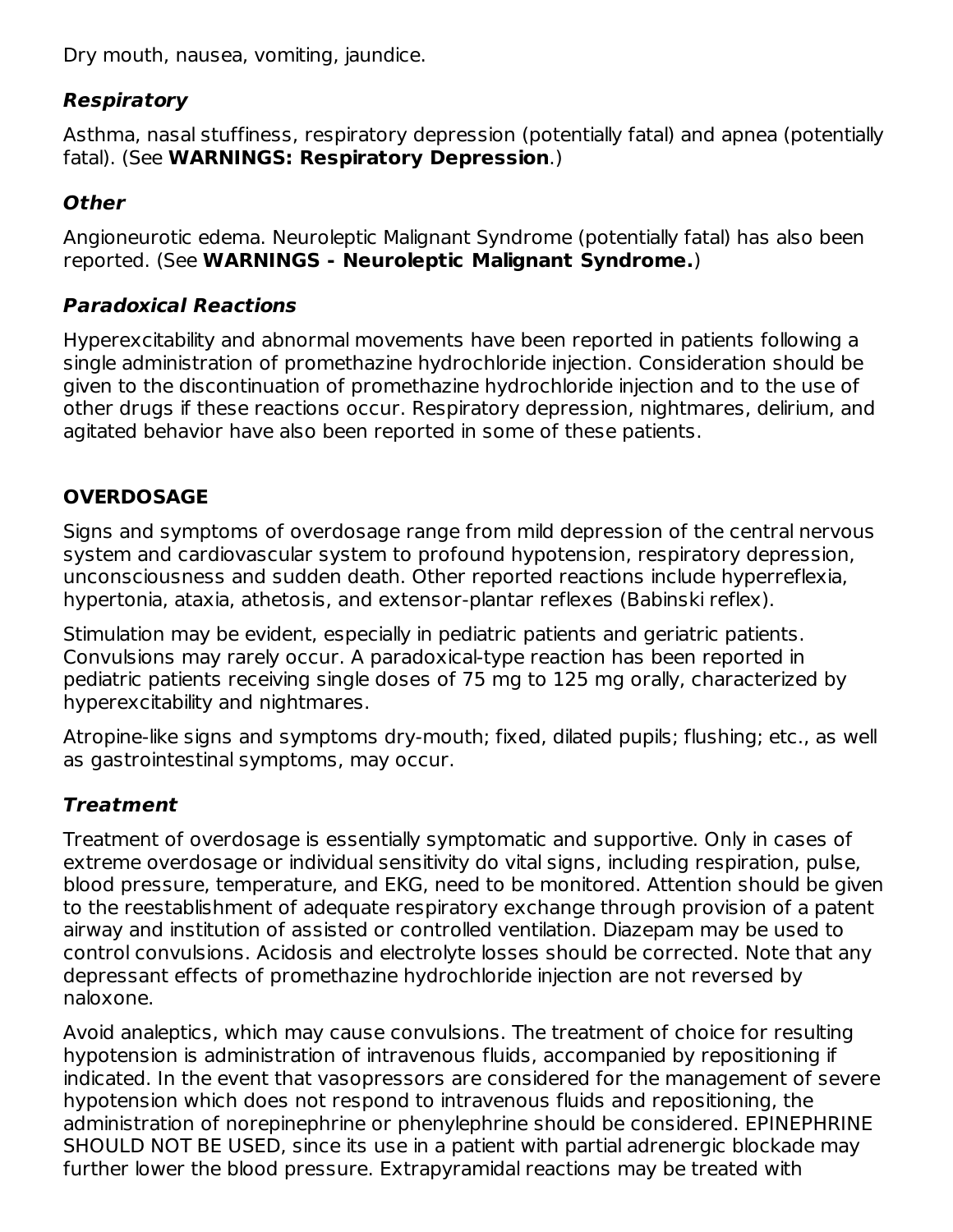anticholinergic antiparkinson agents, diphenhydramine, or barbiturates. Oxygen may also be administered. Limited experience with dialysis indicates that it is not helpful.

# **DOSAGE AND ADMINISTRATION**

### **Important Notes on Administration**

Promethazine hydrochloride injection can cause severe chemical irritation and **damage to tissues regardless of the route of administration.** Irritation and damage can result from perivascular extravasation, unintentional intra-arterial injection, and intraneuronal or perineuronal infiltration (see **WARNINGS - Severe Tissue Injury, Including Gangrene**).

#### • **The preferred parenteral route of administration for promethazine hydrochloride injection is by deep intramuscular injection.**

• Under no circumstances should promethazine hydrochloride injection be given by intra-arterial injection due to the likelihood of severe arteriospasm and the possibility of resultant gangrene (see **WARNINGS - Severe Tissue Injury, Including Gangrene**).

• Subcutaneous injection is contraindicated as it may result in tissue necrosis.

• **When administered intravenously, promethazine hydrochloride injection should be given in a concentration no greater than 25 mg per mL and at a rate not to exceed 25 mg per minute.** It is preferable to inject through the tubing of an intravenous infusion set that is known to be functioning satisfactorily.

• In the event that a patient complains of pain during the intravenous injection of promethazine hydrochloride injection, the injection should be stopped immediately to evaluate for possible arterial injection or perivascular extravasation.

Parenteral drug products should be inspected visually for particulate matter and discoloration prior to administration, whenever solution and container permit.

Do not use promethazine hydrochloride injection if solution has developed color or contains precipitate.

To avoid the possibility of physical and/or chemical incompatibility, consult specialized literature before diluting with any injectable solution or combining with any other medication. Do not use if there is a precipitate or any sign of incompatibility.

## **Allergic Conditions**

The average adult dose is 25 mg. This dose may be repeated within two hours if necessary, but continued therapy, if indicated, should be via the oral route as soon as existing circumstances permit. After initiation of treatment, dosage should be adjusted to the smallest amount adequate to relieve symptoms. The average adult dose for amelioration of allergic reactions to blood or plasma is 25 mg.

## **Sedation**

In hospitalized adult patients, nighttime sedation may be achieved by a dose of 25 to 50 mg of promethazine hydrochloride injection.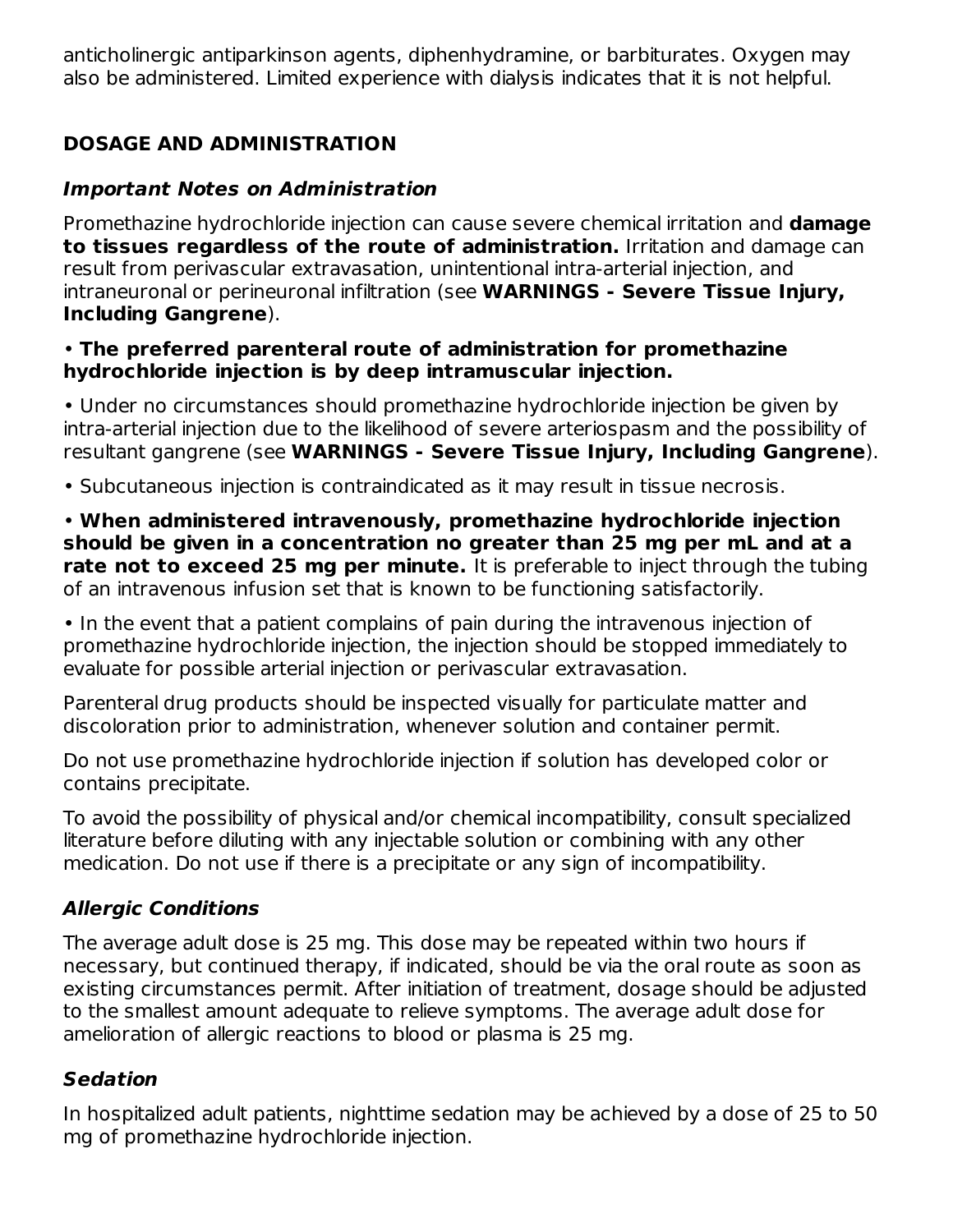## **Nausea and Vomiting**

For control of nausea and vomiting, the usual adult dose is 12.5 to 25 mg, not to be repeated more frequently than every four hours. When used for control of postoperative nausea and vomiting, the dosage of analgesics and barbiturates should be reduced accordingly (see**PRECAUTIONS - Drug Interactions**).

Antiemetics should not be used in vomiting of unknown etiology in children and adolescents (see **PRECAUTIONS - Pediatric Use**).

#### **Preoperative and Postoperative Use**

As an adjunct to preoperative or postoperative medication, 25 to 50 mg of promethazine hydrochloride injection in adults may be combined with appropriately reduced doses of analgesics and atropine-like drugs as desired. Dosage of concomitant analgesic or hypnotic medication should be reduced accordingly (see**PRECAUTIONS - Drug Interactions**).

Promethazine hydrochloride is contraindicated for use in pediatric patients less than two years of age.

### **Obstetrics**

Promethazine hydrochloride injection in doses of 50 mg will provide sedation and relieve apprehension in the early stages of labor. When labor is definitely established, 25 to 75 mg (average dose, 50 mg) promethazine hydrochloride injection may be given with an appropriately reduced dose of any desired narcotic (see **PRECAUTIONS - Drug Interactions**). If necessary, promethazine hydrochloride injection with a reduced dose of analgesic may be repeated once or twice at four-hour intervals in the course of a normal labor. A maximum total dose of 100 mg of promethazine hydrochloride injection may be administered during a 24-hour period to patients in labor.

### **Pediatric Patients**

**Promethazine hydrochloride injection is contraindicated for use in pediatric patients less than 2 years of age (see WARNINGS - Respiratory Depression). Caution should be exercised when administering promethazine hydrochloride injection to pediatric patients 2 years of age or older. It is recommended that the lowest effective dose of promethazine hydrochloride be used in pediatric patients 2 years of age and older and concomitant administration of other drugs with respiratory depressant effects be avoided (see WARNINGS - Respiratory Depression).**

In pediatric patients 2 years of age and older, the dosage should not exceed half that of the suggested adult dose. As an adjunct to premedication, the suggested dose is 1.1 mg per kg of body weight in combination with an appropriately reduced dose of narcotic or barbiturate and the appropriate dose of an atropine-like drug (see **PRECAUTIONS -**

**Drug Interactions**). Antiemetics should not be used in vomiting of unknown etiology in pediatric patients.

### **HOW SUPPLIED**

Promethazine Hydrochloride Injection, USP – 25 mg/1mL – in a 1 mL ampul (NDC 39822-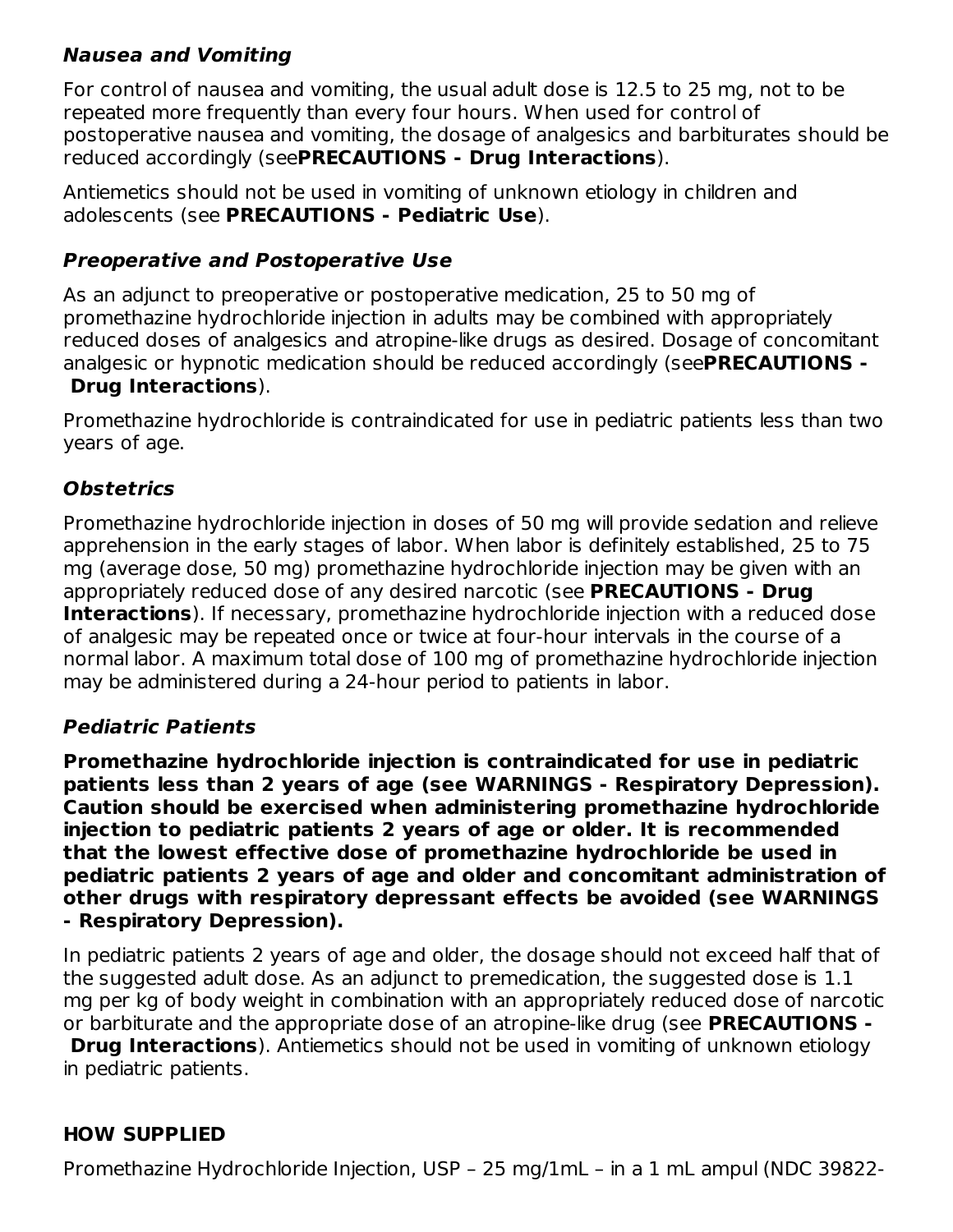5525-2) packaged in carton of 25 (NDC 39822-5525-3)

Promethazine Hydrochloride Injection, USP – 50 mg/1mL – in a 1 mL ampul (NDC 39822- 5550-5) packaged in carton of 25 (NDC 39822-5550-6)

# **Store at 20º to 25ºC (68º to 77ºF) [See USP Controlled Room Temperature].**

**Protect from light. Keep covered in carton until time of use.**

**Do not use if solution has developed color or contains a precipitate.**

**Manufactured: In Germany**

## **Distributed by:**

XGen Pharmaceuticals DJB, Inc.

Big Flats, NY 14814 USA

# **PACKAGE LABEL.PRINCIPAL DISPLAY PANEL**

Promethazine Hydrochloride Injection, USP 50 mg/mL ampul label NDC 39822-5550-5



Promethazine Hydrochloride Injection, USP 50 mg/mL carton NDC 39822-5550-6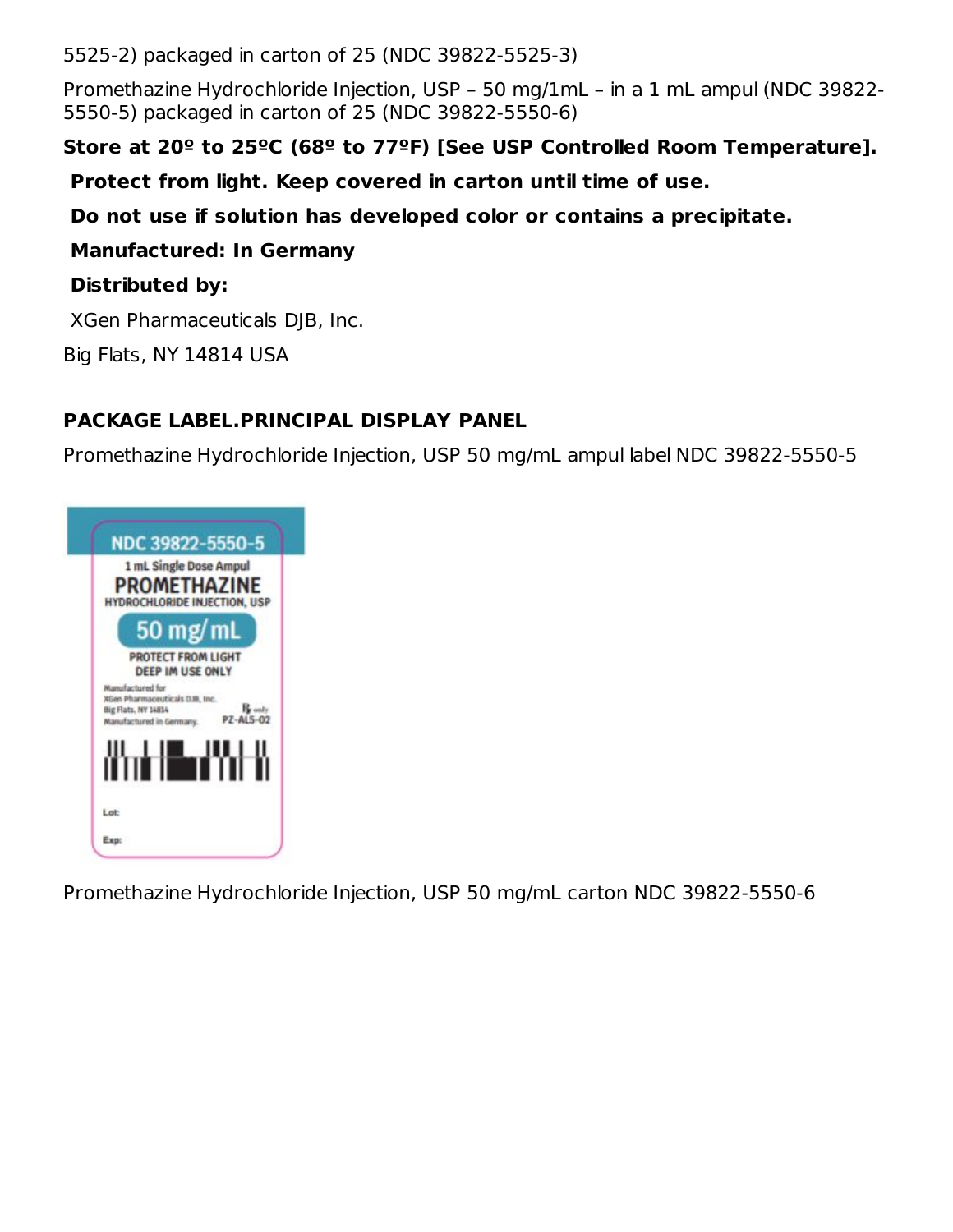| <b>CNO BLE</b><br>WITH DESIGNATION 4500 MILE<br>NDC 39822-5550-6 | $\overline{\text{MS}}$<br>N15<br>idda<br>apt.<br><b>LIJOX</b><br>,7w/8w 05<br>Hydrochloride Injection, USP<br>Promethazine<br>25 x 1 mL Single Dose Ampuls<br>MDC 38833-2220-9<br>25 x 1 mL Single Dose Ampuls | NDC 39832-5550-6<br>25 x 1 mi. Single Dose Ampuls                                          | Max-Planck-Straile & - 25158 Horst<br>aebeke<br>BC+4910-4126/19690-6<br>$\ln r + 6$ (0-026/1% W-2)<br><b>EXTERNATIONAL Admissions expansions of</b><br>O Druckfreigabe ohne Anderung<br>O Emegte Kamektur erwürscht<br><b>Estate Vitale</b><br>CO Beschnittzugaben<br>Technische Angassungen:<br>25 x 1 mL Single Dose Ampuls<br>NDC 39822-5550-6 | Auftrags-Nr.: 20201982<br>Farben:<br>3/0<br>22.12.2020<br>Karrektar<br>Bearbeitung:<br>Thomas Jaster<br>Stanzkontur<br>۰<br>Artikelt<br>I-Gen:<br>Lackaussparung<br>Promethazine 50mg/ml<br>25 x 1 ml (USA)<br>Schwarz<br>Art-Nr.<br>09-HR-03 - 12/20<br>Pantone 7459 C<br>P2-CM6-06<br>Pantone 300 C<br>0<br><b>EAM</b><br>339822555062<br>Laetus-Code:<br>35001<br>Maßeinmm: 80x72x80<br>◯ Farbseparation ◯ Anpassung der Maße an Stanzkontur<br>NDC 39832-5550-6<br>25 x 1 mL Single Dose Anguls |
|------------------------------------------------------------------|----------------------------------------------------------------------------------------------------------------------------------------------------------------------------------------------------------------|--------------------------------------------------------------------------------------------|---------------------------------------------------------------------------------------------------------------------------------------------------------------------------------------------------------------------------------------------------------------------------------------------------------------------------------------------------|-----------------------------------------------------------------------------------------------------------------------------------------------------------------------------------------------------------------------------------------------------------------------------------------------------------------------------------------------------------------------------------------------------------------------------------------------------------------------------------------------------|
| Gõ                                                               | <b>Promethazine</b><br>Hydrochloride Injection, USP<br>50 mg/mL <sup>*</sup><br>FOR DEEP INTRAMUSCULAR<br>USE ONLY<br>$\mathbf{B}_{\text{max}}$                                                                | Manufactured for:<br>Pharmaceuticals DJB<br>Big Flats, NY 14814<br>Manufactured in Germany | <b>Promethazine</b><br><b>Hydrochloride Injection, USP</b><br>50 mg/mL*<br>FOR DEEP INTRAMUSCULAR<br>USE ONLY<br>$15 - 11$                                                                                                                                                                                                                        | "Each ml. contains 50 mg promethazine HCI, 0.1 mg<br>edatate disadium, 0.04 mg calcium chlanide, 0.35 mg<br>sedium metabisudite and 5 mg phenol with Water for<br>trijection, USP. pH 4.0-5.5 buffered with acatic<br>acid-sodum acetate. Sealed under nitrogen.<br>USUAL DOSAGE: See Package Imert.<br>PROTECT FROM LIGHT: Keep covered in the cartan until<br>time of use. Store at 20" to 25"C (68" to 77"F) See USP<br>Controlled Room Temperature).<br>FZ-CR6-OL                               |
|                                                                  |                                                                                                                                                                                                                |                                                                                            | <b>THEFT IN</b>                                                                                                                                                                                                                                                                                                                                   |                                                                                                                                                                                                                                                                                                                                                                                                                                                                                                     |

| <b>PROMETHAZINE HYDROCHLORIDE</b><br>promethazine hydrochloride injection, solution |                                                               |  |                                       |                          |                 |                  |  |  |
|-------------------------------------------------------------------------------------|---------------------------------------------------------------|--|---------------------------------------|--------------------------|-----------------|------------------|--|--|
|                                                                                     |                                                               |  |                                       |                          |                 |                  |  |  |
| <b>Product Information</b>                                                          |                                                               |  |                                       |                          |                 |                  |  |  |
| <b>Product Type</b>                                                                 | HUMAN PRESCRIPTION DRUG                                       |  | <b>Item Code (Source)</b>             |                          |                 | NDC:39822-5550   |  |  |
| <b>Route of Administration</b>                                                      | INTRAMUSCULAR, INTRAVENOUS                                    |  |                                       |                          |                 |                  |  |  |
|                                                                                     |                                                               |  |                                       |                          |                 |                  |  |  |
| <b>Active Ingredient/Active Moiety</b>                                              |                                                               |  |                                       |                          |                 |                  |  |  |
|                                                                                     | <b>Ingredient Name</b>                                        |  |                                       | <b>Basis of Strength</b> |                 | <b>Strength</b>  |  |  |
| UNII: FF28E (Q494)                                                                  | PROMETHAZINE HYDROCHLORIDE (UNII: R61ZEH7I1I) (PROMETHAZINE - |  | PROMETHAZ INF<br><b>HYDROCHLORIDE</b> |                          |                 | 50 mg<br>in 1 ml |  |  |
|                                                                                     |                                                               |  |                                       |                          |                 |                  |  |  |
| <b>Inactive Ingredients</b>                                                         |                                                               |  |                                       |                          |                 |                  |  |  |
| <b>Ingredient Name</b>                                                              |                                                               |  |                                       |                          | <b>Strength</b> |                  |  |  |
| <b>EDETATE SODIUM (UNII: MP1J8420LU)</b>                                            |                                                               |  |                                       | $0.1$ mg in $1$ mL       |                 |                  |  |  |